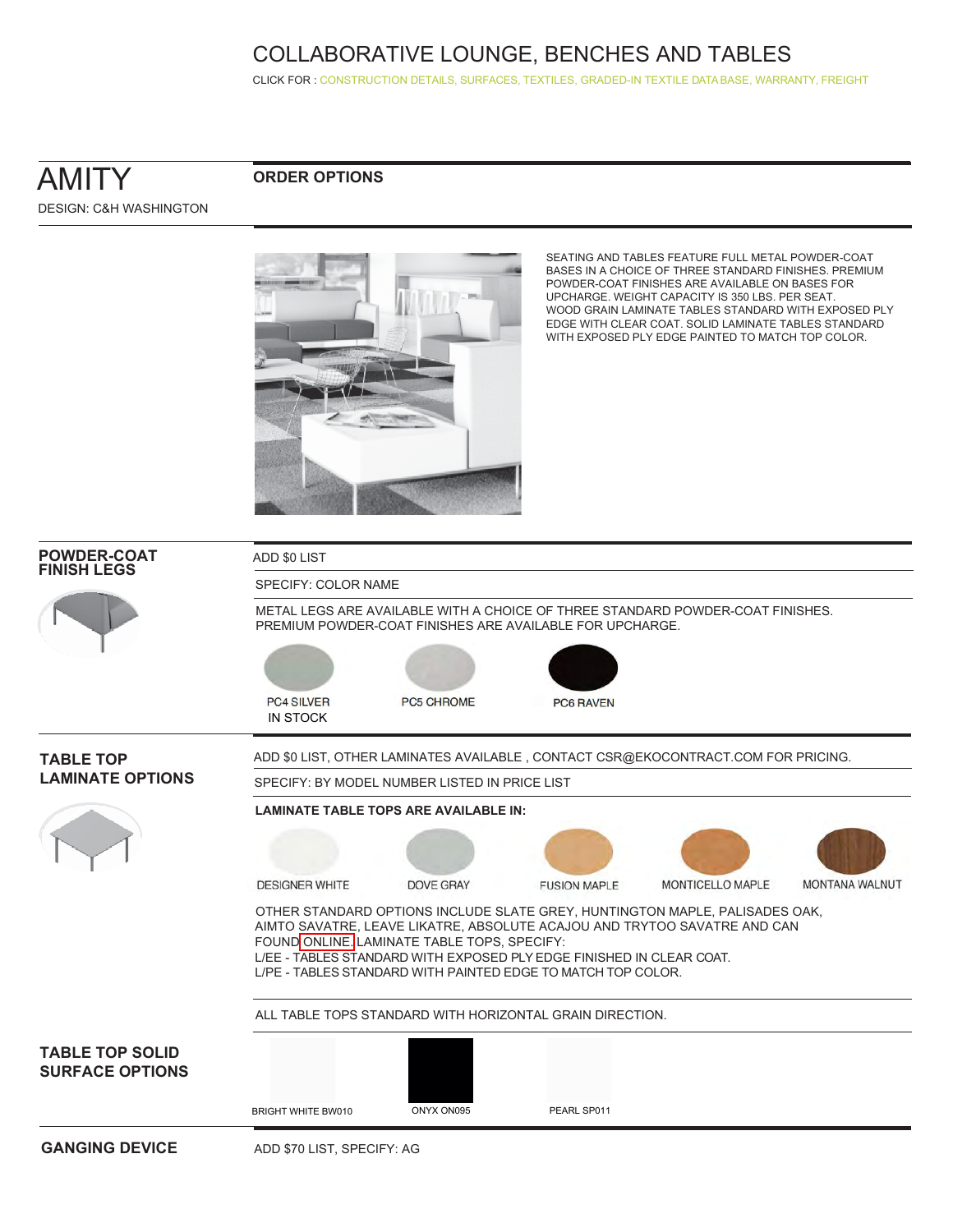CLICK FOR [: CONSTRUCTION DETAILS,](http://www.ekocontract.com/collaborative-seating/amity-collaborative) [SURFACES,](http://www.ekocontract.com/surfaces) [TEXTILES,](http://www.ekocontract.com/fabrics) [GRADED-IN TEXTILE DATA BASE,](http://www.ekocontract.com/resources/surface-materials/surface-materials-database) [WARRANTY, FREIGHT](http://www.ekocontract.com/files/resources/2015_EKO_Terms__Conditions.pdf)

SEATING ANDTABLES FEATURE FULL METAL POWDER-COAT BASES IN A CHOICE OF THREESTANDARD FINISHES.PREMIUM POWDER-COAT FINISHES ARE AVAILABLE ON BASES FOR UPCHARGE.WEIGHT CAPACITY IS 350 LBS. PER SEAT.<br>WOOD GRAIN LAMINATE TABLES STANDARD WITH EXPOSED PLY EDGE WITH CLEAR COAT. SOLID LAMINATETABLESSTANDARDWITH EXPOSED PLY EDGE PAINTEDTO MATCH TOP COLOR.

|                                   | <b>TEXTILE LIST PRICE</b>                                                      |      |                               |                                 |        |        |        |        |                     |               |        |              |        |  |  |
|-----------------------------------|--------------------------------------------------------------------------------|------|-------------------------------|---------------------------------|--------|--------|--------|--------|---------------------|---------------|--------|--------------|--------|--|--|
| <b>DESIGN: C&amp;H WASHINGTON</b> |                                                                                | g    | $\overline{\phantom{0}}$<br>ט | $\sim$<br>ඏ                     | ო<br>ඏ | 4<br>ט | ယ<br>ඏ | ဖ<br>৩ | $\overline{ }$<br>ඏ | $\infty$<br>৩ | െ<br>ඏ | $\circ$<br>ט | Ξ<br>ပ |  |  |
| 49000<br><b>GUEST CHAIR</b>       | 2330                                                                           | 2400 | 2330                          | 2400                            | 2480   | 2550   | 2620   | 2700   | 2770                | 2920          | 3070   | 3220         | 3360   |  |  |
|                                   | W 25 D 25 H 34.5 SH 18.5 AH 25.5-27.5 (INCHES)<br>COM (YDS) 3.5 COL (SQ FT) 70 |      |                               |                                 |        |        |        |        |                     |               |        |              |        |  |  |
|                                   |                                                                                |      |                               | ORDER OPTIONS: POWDER-COAT LEGS |        |        |        |        |                     |               |        |              |        |  |  |

| 49001        |  |
|--------------|--|
| LOUNGE CHAIR |  |



| 2530                                     | 2630 | 2530 | 2630 | 2740 | 2850 | 2950 | 3060 | 3160 | 3370                           | 3580 | 3800 | 4010 |
|------------------------------------------|------|------|------|------|------|------|------|------|--------------------------------|------|------|------|
| W 31 D 28 H 35 SH 17.5 AH 27-28 (INCHES) |      |      |      |      |      |      |      |      | COM (YDS) 4.75 COL (SQ FT) 100 |      |      |      |
| ORDER OPTIONS: POWDER-COAT LEGS          |      |      |      |      |      |      |      |      |                                |      |      |      |

**49002**



| 3420 | 3570 | 3420 | 3570                                     | 3710 | 3860 | 4010 | 4160 | 4300 | 4600                        | 4900 | 5190 | 5490 |
|------|------|------|------------------------------------------|------|------|------|------|------|-----------------------------|------|------|------|
|      |      |      | W 56 D 28 H 35 SH 17.5 AH 27-28 (INCHES) |      |      |      |      |      | COM (YDS) 7 COL (SQ FT) 140 |      |      |      |
|      |      |      | ORDER OPTIONS: POWDER-COAT LEGS          |      |      |      |      |      |                             |      |      |      |



| 4630 | 4820                                     | 4630 | 4820 | 4990 | 5170 | 5350 | 5530 | 5710 | 6070                           | 6440 | 6790 | 7140 |
|------|------------------------------------------|------|------|------|------|------|------|------|--------------------------------|------|------|------|
|      | W 84 D 28 H 35 SH 17.5 AH 27-28 (INCHES) |      |      |      |      |      |      |      | COM (YDS) 8.75 COL (SQ FT) 175 |      |      |      |
|      | ORDER OPTIONS: POWDER-COAT LEGS          |      |      |      |      |      |      |      |                                |      |      |      |

**49005**

| -----                | ∠∪ ≀∖          |
|----------------------|----------------|
| ARMLESS LOUNGE CHAIR |                |
|                      | W <sub>2</sub> |
|                      | <b>ORD</b>     |
|                      |                |

| 2010 | 2080                            | 2010 | 2080                            | 2160 | 2230 | 2300                          | 2380 | 2450 | 2600 | 2750 | 2890 | 3040 |  |
|------|---------------------------------|------|---------------------------------|------|------|-------------------------------|------|------|------|------|------|------|--|
|      |                                 |      | W 28 D 28 H 35 SH 17.5 (INCHES) |      |      | COM (YDS) 3.25 COL (SQ FT) 70 |      |      |      |      |      |      |  |
|      | ORDER OPTIONS: POWDER-COAT LEGS |      |                                 |      |      |                               |      |      |      |      |      |      |  |





2530 2630 2530 2630 2740 2850 2950 3060 3160 3370 3580 3800 4010 W 28 D 28 H 35 SH 17.5 (INCHES) COM (YDS) 5 COL (SQ FT) 100 ORDER OPTIONS: POWDER-COAT LEGS

*UPHOLSTERY DIRECTION MUST BE SPECIFIED ON CORNER UNITS WHEN PATTERNED FABRICS ARE SPECIFIED. IN THE ABSENCE OF SPECIFIC INSTRUCTIONS, EKO RESERVES THE RIGHT TO UPHOLSTER UNITS AT OUR DISCRETION.*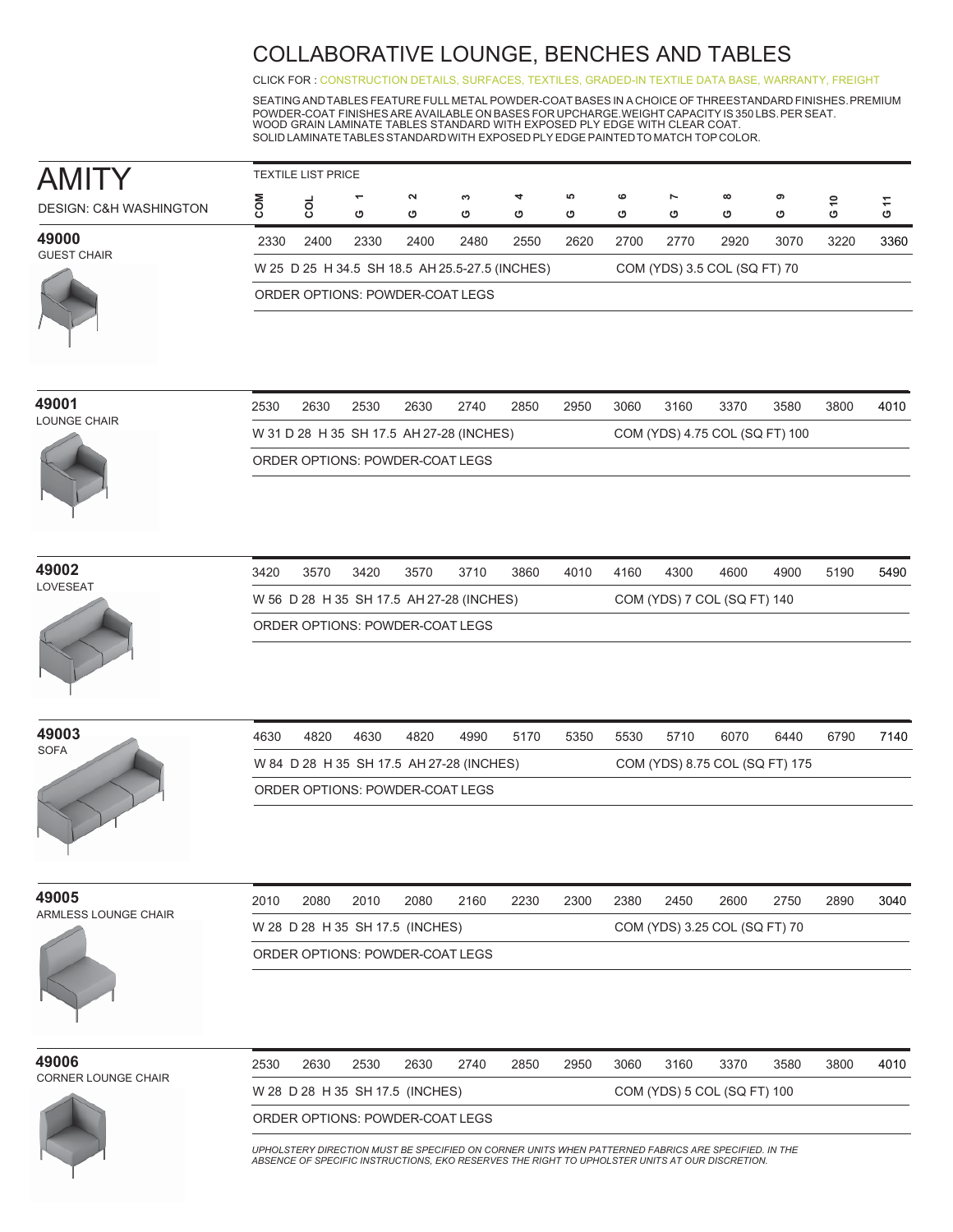CLICK FOR [: CONSTRUCTION DETAILS,](http://www.ekocontract.com/collaborative-seating/amity-collaborative) [SURFACES,](http://www.ekocontract.com/surfaces) [TEXTILES,](http://www.ekocontract.com/fabrics) [GRADED-IN TEXTILE DATA BASE,](http://www.ekocontract.com/resources/surface-materials/surface-materials-database) [WARRANTY, FREIGHT](http://www.ekocontract.com/files/resources/2015_EKO_Terms__Conditions.pdf)

SEATING ANDTABLES FEATURE FULL METAL POWDER-COAT BASES IN A CHOICE OF THREESTANDARD FINISHES.PREMIUM POWDER-COAT FINISHES ARE AVAILABLE ON BASES FOR UPCHARGE.WEIGHT CAPACITY IS 350 LBS.PER SEAT. WOOD GRAIN LAMINATETABLESSTANDARDWITH EXPOSED PLY EDGE WITH CLEAR COAT.SOLID LAMINATETABLES STANDARDWITH EXPOSED PLY EDGE PAINTEDTO MATCHTOP COLOR.

| AMITY                             |      | <b>TEXTILE LIST PRICE</b> |      |                                          |        |        |        |                                            |        |                                                                            |        |      |                                                      |
|-----------------------------------|------|---------------------------|------|------------------------------------------|--------|--------|--------|--------------------------------------------|--------|----------------------------------------------------------------------------|--------|------|------------------------------------------------------|
| <b>DESIGN: C&amp;H WASHINGTON</b> | COM  | g                         | O    | $\boldsymbol{\sim}$<br>O                 | S<br>O | 4<br>O | 5<br>O | $\mathbf  \, \mathbf  \, \mathbf  \,$<br>O | r<br>O | $\infty$<br>O                                                              | თ<br>O | G 10 | $\mathrel{\mathop{\mathsf{r}}\nolimits}$<br>$\sigma$ |
| 49004R                            | 3310 | 3455                      | 3310 | 3455                                     | 3590   | 3725   | 3870   | 4000                                       | 4135   | 4410                                                                       | 4700   | 4980 | 5240                                                 |
| RIGHT ARM LOVESEAT                |      |                           |      | W 56 D 28 H 35 SH 17.5 AH 27-28 (INCHES) |        |        |        |                                            |        | COM (YDS) 6.5 COL (SQ FT) 130                                              |        |      |                                                      |
|                                   |      |                           |      | ORDER OPTIONS: POWDER-COAT LEGS          |        |        |        |                                            |        |                                                                            |        |      |                                                      |
|                                   |      |                           |      |                                          |        |        |        |                                            |        |                                                                            |        |      |                                                      |
| 49004L                            | 3310 | 3455                      | 3310 | 3455                                     | 3590   | 3725   | 3870   | 4000                                       | 4135   | 4410                                                                       | 4700   | 4980 | 5240                                                 |
| LEFT ARM LOVESEAT                 |      |                           |      | W 56 D 28 H 35 SH 17.5 AH 27-28 (INCHES) |        |        |        |                                            |        | COM (YDS) 6.5 COL (SQ FT) 130                                              |        |      |                                                      |
|                                   |      |                           |      | ORDER OPTIONS: POWDER-COAT LEGS          |        |        |        |                                            |        |                                                                            |        |      |                                                      |
| 49011R                            | 4370 | 4530                      | 4370 | 4530                                     | 4690   | 4840   | 5000   | 5160                                       | 5320   | 5640                                                                       | 5950   | 6280 | 6590                                                 |
| RIGHT ARM LOVESEAT/OTTOMAN        |      |                           |      | W 84 D 28 H 35 SH 17.5 AH 27-28 (INCHES) |        |        |        |                                            |        | COM (YDS) 7.5 COL (SQ FT) 150                                              |        |      |                                                      |
|                                   |      |                           |      |                                          |        |        |        |                                            |        | ORDER OPTIONS: LAMINATE \$0 OR SOLID SURFACE + \$500 TOP, POWDER-COAT LEGS |        |      |                                                      |
| 49011L                            | 4370 | 4530                      | 4370 | 4530                                     | 4690   | 4840   | 5000   | 5160                                       | 5320   | 5640                                                                       | 5950   | 6280 | 6590                                                 |
| LEFT ARM LOVESEAT/OTTOMAN         |      |                           |      | W 84 D 28 H 35 SH 17.5 AH 27-28 (INCHES) |        |        |        |                                            |        | COM (YDS) 7.5 COL (SQ FT) 150                                              |        |      |                                                      |
|                                   |      |                           |      |                                          |        |        |        |                                            |        | ORDER OPTIONS: LAMINATE \$0 OR SOLID SURFACE +\$500 TOP, POWDER-COATLEGS   |        |      |                                                      |
| 49013                             | 4370 | 4530                      | 4370 | 4530                                     | 4690   | 4840   | 5000   | 5160                                       | 5320   | 5640                                                                       | 5950   | 6280 | 6590                                                 |
| CHAIR/OTTOMAN/CHAIR               |      |                           |      | W 84 D 28 H 35 SH 17.5 AH 27-28 (INCHES) |        |        |        |                                            |        | COM (YDS) 7.75 COL (SQ FT) 155                                             |        |      |                                                      |
|                                   |      |                           |      |                                          |        |        |        |                                            |        | ORDER OPTIONS: LAMINATE \$0 OR SOLID SURFACE +\$500 TOP, POWDER-COATLEGS   |        |      |                                                      |
|                                   |      |                           |      |                                          |        |        |        |                                            |        |                                                                            |        |      |                                                      |
|                                   |      |                           |      |                                          |        |        |        |                                            |        |                                                                            |        |      |                                                      |
|                                   |      |                           |      |                                          |        |        |        |                                            |        |                                                                            |        |      |                                                      |
|                                   |      |                           |      |                                          |        |        |        |                                            |        |                                                                            |        |      |                                                      |
|                                   |      |                           |      |                                          |        |        |        |                                            |        |                                                                            |        |      |                                                      |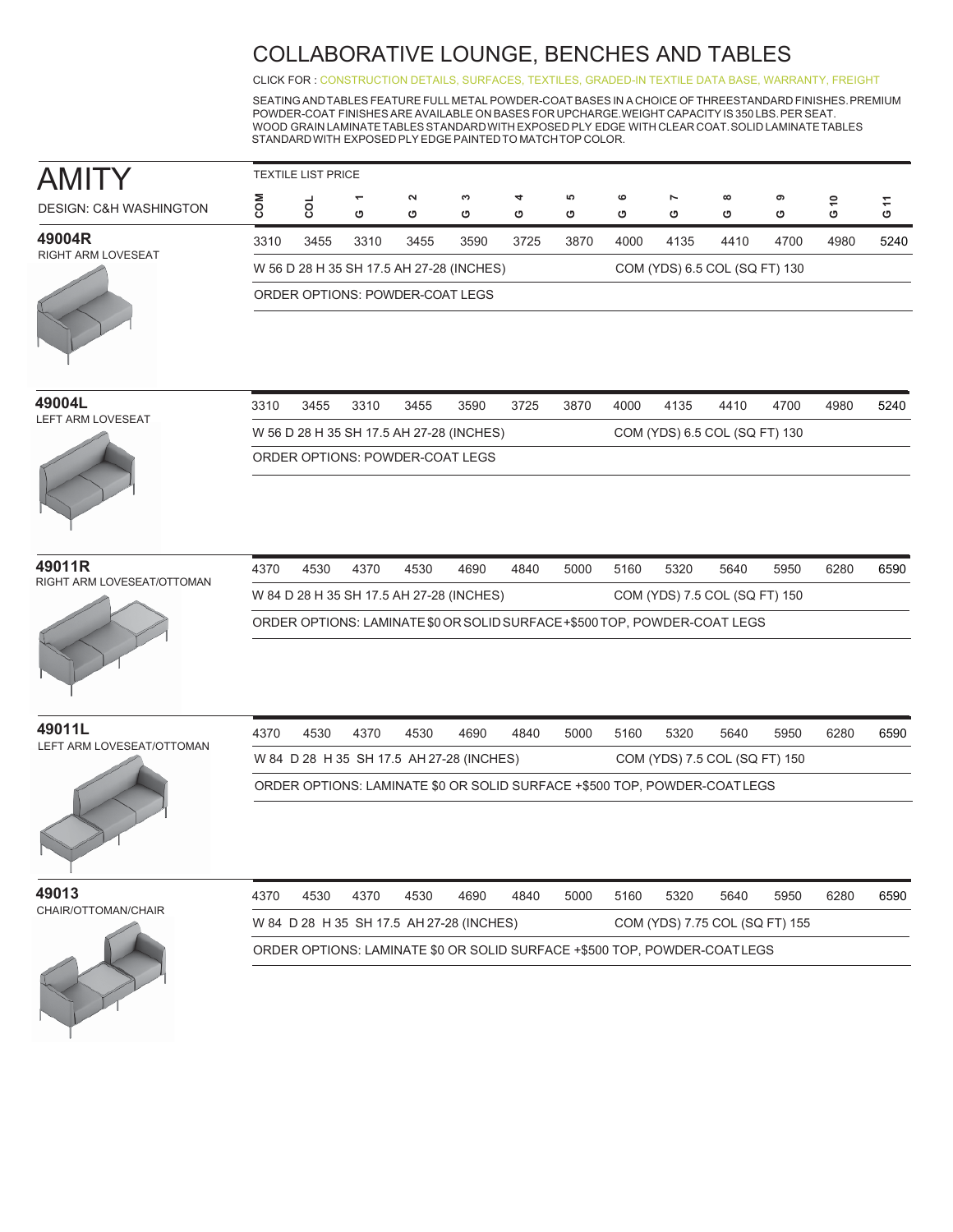CLICK FOR [: CONSTRUCTION DETAILS,](http://www.ekocontract.com/collaborative-seating/amity-collaborative) [SURFACES,](http://www.ekocontract.com/surfaces) [TEXTILES,](http://www.ekocontract.com/fabrics) [GRADED-IN TEXTILE DATA BASE,](http://www.ekocontract.com/resources/surface-materials/surface-materials-database) [WARRANTY, FREIGHT](http://www.ekocontract.com/files/resources/2015_EKO_Terms__Conditions.pdf)

SEATING ANDTABLES FEATURE FULL METAL POWDER-COAT BASES IN A CHOICE OF THREESTANDARD FINISHES.PREMIUM POWDER-COAT FINISHES ARE AVAILABLE ON BASES FOR UPCHARGE.WEIGHT CAPACITY IS 350 LBS.PER SEAT. WOOD GRAIN LAMINATE TABLES STANDARD WITH EXPOSED PLY EDGE WITH CLEAR COAT. SOLID LAMINATETABLESSTANDARDWITH EXPOSED PLY EDGE PAINTEDTO MATCHTOP COLOR.

| <b>AMITY</b>                      |                                                                          | <b>TEXTILE LIST PRICE</b> |                           |                                        |        |        |         |        |        |                                                                          |        |                      |      |  |  |
|-----------------------------------|--------------------------------------------------------------------------|---------------------------|---------------------------|----------------------------------------|--------|--------|---------|--------|--------|--------------------------------------------------------------------------|--------|----------------------|------|--|--|
| <b>DESIGN: C&amp;H WASHINGTON</b> | COM                                                                      | g                         | O                         | $\boldsymbol{\sim}$<br>O               | S<br>O | 4<br>O | မာ<br>O | ဖ<br>O | r<br>O | $\infty$<br>O                                                            | თ<br>O | \$<br>$\ddot{\circ}$ | G 11 |  |  |
| 49007                             | 1975                                                                     | 2000                      | 1975                      | 2000                                   | 2030   | 2060   | 2090    | 2125   | 2160   | 2220                                                                     | 2285   | 2350                 | 2420 |  |  |
| OTTOMAN TABLE                     |                                                                          |                           | W 28 D 28 H 16.5 (INCHES) |                                        |        |        |         |        |        | COM (YDS) 1.5 COL (SQ FT) 30                                             |        |                      |      |  |  |
|                                   | ORDER OPTIONS: LAMINATE \$0 OR SOLID SURFACE +\$500 TOP, POWDER-COATLEGS |                           |                           |                                        |        |        |         |        |        |                                                                          |        |                      |      |  |  |
|                                   |                                                                          |                           |                           |                                        |        |        |         |        |        |                                                                          |        |                      |      |  |  |
| 49008<br><b>OTTOMAN</b>           | 1770                                                                     | 1820                      | 1770                      | 1820                                   | 1880   | 1930   | 1980    | 2030   | 2090   | 2190                                                                     | 2300   | 2400                 | 2510 |  |  |
|                                   |                                                                          |                           | W 28 D 28 H 16.5 (INCHES) |                                        |        |        |         |        |        | COM (YDS) 2.25 COL (SQ FT) 50                                            |        |                      |      |  |  |
|                                   |                                                                          |                           |                           | ORDER OPTIONS: POWDER-COAT LEGS        |        |        |         |        |        |                                                                          |        |                      |      |  |  |
| 49009                             | 2650                                                                     | 2730                      | 2650                      | 2730                                   | 2820   | 2900   | 2980    | 3070   | 3150   | 3320                                                                     | 3490   | 3660                 | 3830 |  |  |
| <b>TWO SEAT BENCH</b>             |                                                                          |                           |                           |                                        |        |        |         |        |        |                                                                          |        |                      |      |  |  |
|                                   |                                                                          |                           | W 56 D 28 H 16.5 (INCHES) | <b>ORDER OPTIONS: POWDER-COAT LEGS</b> |        |        |         |        |        | COM (YDS) 4 COL (SQ FT) 80                                               |        |                      |      |  |  |
|                                   |                                                                          |                           |                           |                                        |        |        |         |        |        |                                                                          |        |                      |      |  |  |
| 49010                             | 3640                                                                     | 3740                      | 3640                      | 3740                                   | 3850   | 3960   | 4060    | 4170   | 4270   | 4480                                                                     | 4690   | 4910                 | 5120 |  |  |
| THREE SEAT BENCH                  |                                                                          |                           | W 84 D 28 H 16.5 (INCHES) |                                        |        |        |         |        |        | COM (YDS) 5.5 COL (SQ FT) 110                                            |        |                      |      |  |  |
|                                   |                                                                          |                           |                           | ORDER OPTIONS: POWDER-COAT LEGS        |        |        |         |        |        |                                                                          |        |                      |      |  |  |
|                                   |                                                                          |                           |                           |                                        |        |        |         |        |        |                                                                          |        |                      |      |  |  |
| 49012                             | 3990                                                                     | 4100                      | 3990                      | 4100                                   | 4200   | 4310   | 4410    | 4520   | 4630   | 4840                                                                     | 5050   | 5260                 | 5470 |  |  |
| BENCH/OTTOMAN/BENCH               |                                                                          |                           | W 84 D 28 H 16.5 (INCHES) |                                        |        |        |         |        |        | COM (YDS) 4.75 COL (SQ FT) 100                                           |        |                      |      |  |  |
|                                   |                                                                          |                           |                           |                                        |        |        |         |        |        | ORDER OPTIONS: LAMINATE \$0 OR SOLID SURFACE +\$500 TOP, POWDER-COATLEGS |        |                      |      |  |  |

| 49008          | 1770 | 1820 | 1770                      | 1820 | 1880                            | 1930 | 1980 | 2030 | 2090 | 2190                          | 2300 | 2400 | 2510 |
|----------------|------|------|---------------------------|------|---------------------------------|------|------|------|------|-------------------------------|------|------|------|
| <b>OTTOMAN</b> |      |      | W 28 D 28 H 16.5 (INCHES) |      |                                 |      |      |      |      | COM (YDS) 2.25 COL (SQ FT) 50 |      |      |      |
|                |      |      |                           |      | ORDER OPTIONS: POWDER-COAT LEGS |      |      |      |      |                               |      |      |      |
|                |      |      |                           |      |                                 |      |      |      |      |                               |      |      |      |

| 49009 |                       |
|-------|-----------------------|
|       | <b>TWO SEAT BENCH</b> |



| 2650 | 2730                            | 2650 | 2730 | 2820 | 2900 | 2980 | 3070 | 3150 | 3320                       | 3490 | 3660 | 3830 |
|------|---------------------------------|------|------|------|------|------|------|------|----------------------------|------|------|------|
|      | W 56 D 28 H 16.5 (INCHES)       |      |      |      |      |      |      |      | COM (YDS) 4 COL (SQ FT) 80 |      |      |      |
|      | ORDER OPTIONS: POWDER-COAT LEGS |      |      |      |      |      |      |      |                            |      |      |      |

**49010** THREE SEAT BENCH

| 3640                            | 3740                      | 3640 | 3740 | 3850 | 3960 | 4060 | 4170 | 4270 | 4480                          | 4690 | 4910 | 5120 |
|---------------------------------|---------------------------|------|------|------|------|------|------|------|-------------------------------|------|------|------|
|                                 | W 84 D 28 H 16.5 (INCHES) |      |      |      |      |      |      |      | COM (YDS) 5.5 COL (SQ FT) 110 |      |      |      |
| ORDER OPTIONS: POWDER-COAT LEGS |                           |      |      |      |      |      |      |      |                               |      |      |      |



| 3990                      | 4100 | 3990 | 4100 | 4200 | 4310 | 4410 | 4520 | 4630 | 4840                                                                     | 5050 | 5260 | 5470 |
|---------------------------|------|------|------|------|------|------|------|------|--------------------------------------------------------------------------|------|------|------|
| W 84 D 28 H 16.5 (INCHES) |      |      |      |      |      |      |      |      | COM (YDS) 4.75 COL (SQ FT) 100                                           |      |      |      |
|                           |      |      |      |      |      |      |      |      | ORDER OPTIONS: LAMINATE \$0 OR SOLID SURFACE +\$500 TOP, POWDER-COATLEGS |      |      |      |